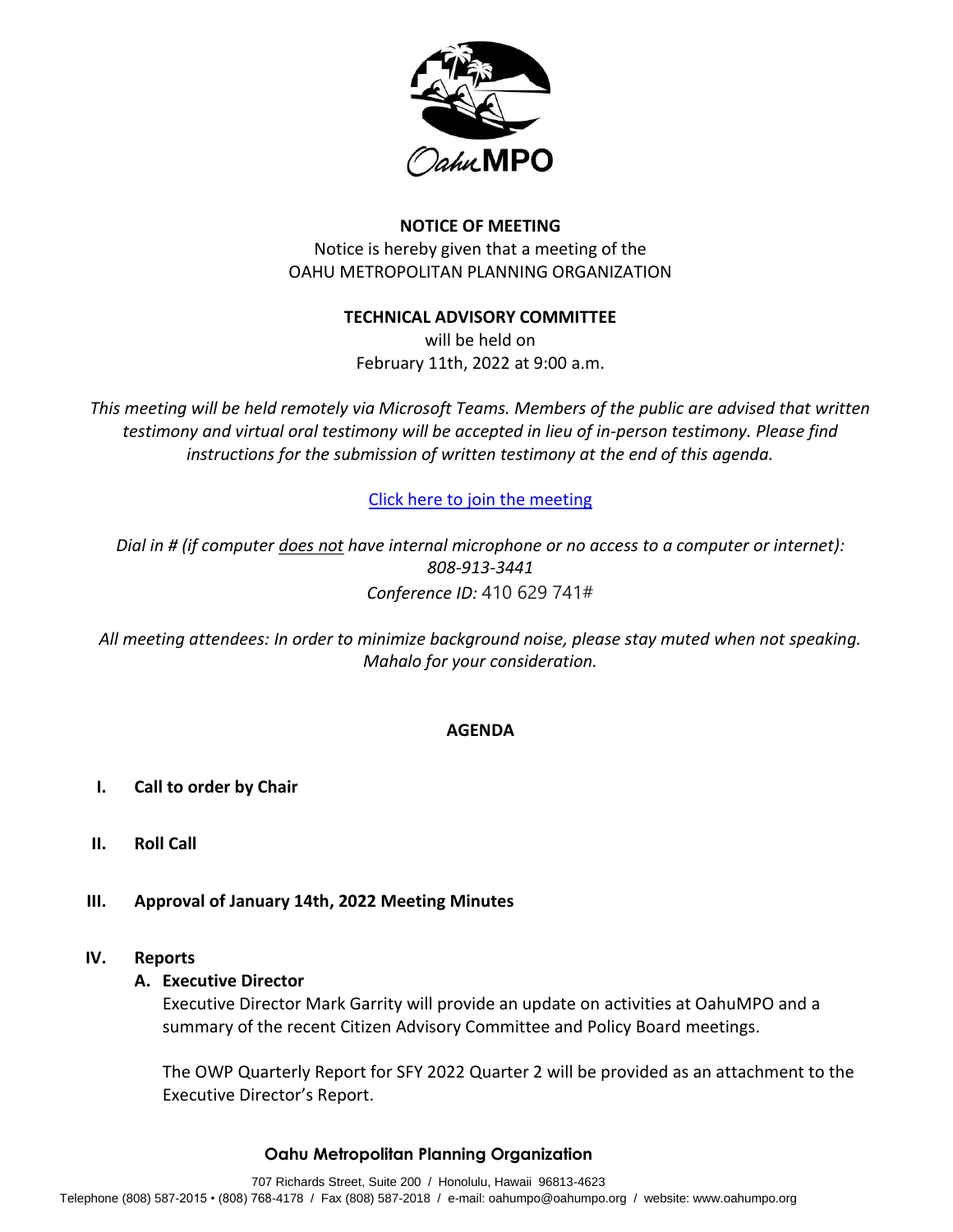### **V. Old Business**

# **A. Update on Request for Information on Mid, Long Range and Illustrative ORTP 2045 projects and programs**

Executive Director Mark Garrity will provide an update on next steps following the Policy Board action taken on this topic in the November 2021 meeting.

### **VI. New Business**

# **A. Transportation Improvement Program FFYs 2022-2025 Revision #3**

The Transportation Improvement Program (TIP) schedules important surface transportation projects for funding. It is developed every three years and revised semiannually. Revision #3 of the FFY 2022-2025 TIP was developed by OahuMPO staff in coordination with the staff of member agencies. Revision #3 includes significant changes classified as amendments to 13 projects and thus requires public and intergovernmental review, TAC consideration, and Policy Board approval.

The TIP Revision #3 is available for review at [https://www.oahumpo.org/?wpfb\\_dl=2552.](https://www.oahumpo.org/?wpfb_dl=2552)

*Requested Action: Recommend that the Policy Board approve the FFYs 2022-2025 Transportation Improvement Program Revision #3 as presented.* 

### **B. Overall Work Program SFY2023 Public Review Draft**

The Overall Work Program (OWP) describes OahuMPO's operating budget as well as all planning studies, projects, and other work elements that staff and agency partners will be working on in the coming fiscal year. The public review draft of the OWP SFY2023 will be presented prior to its release for public and intergovernmental review.

# **VII. Invitation to interested members of the public to be heard on matters not included on the agenda**

- **VIII. Announcements**
	- **IX. Adjournment**

*The City and County of Honolulu is using the OahuMPO Transportation Improvement Program (TIP) public involvement process, as outlined in the Federal Highway Administration/Federal Transit Administration metropolitan transportation planning regulations (23 CFR 450/49 CFR 613), to satisfy the public hearing*